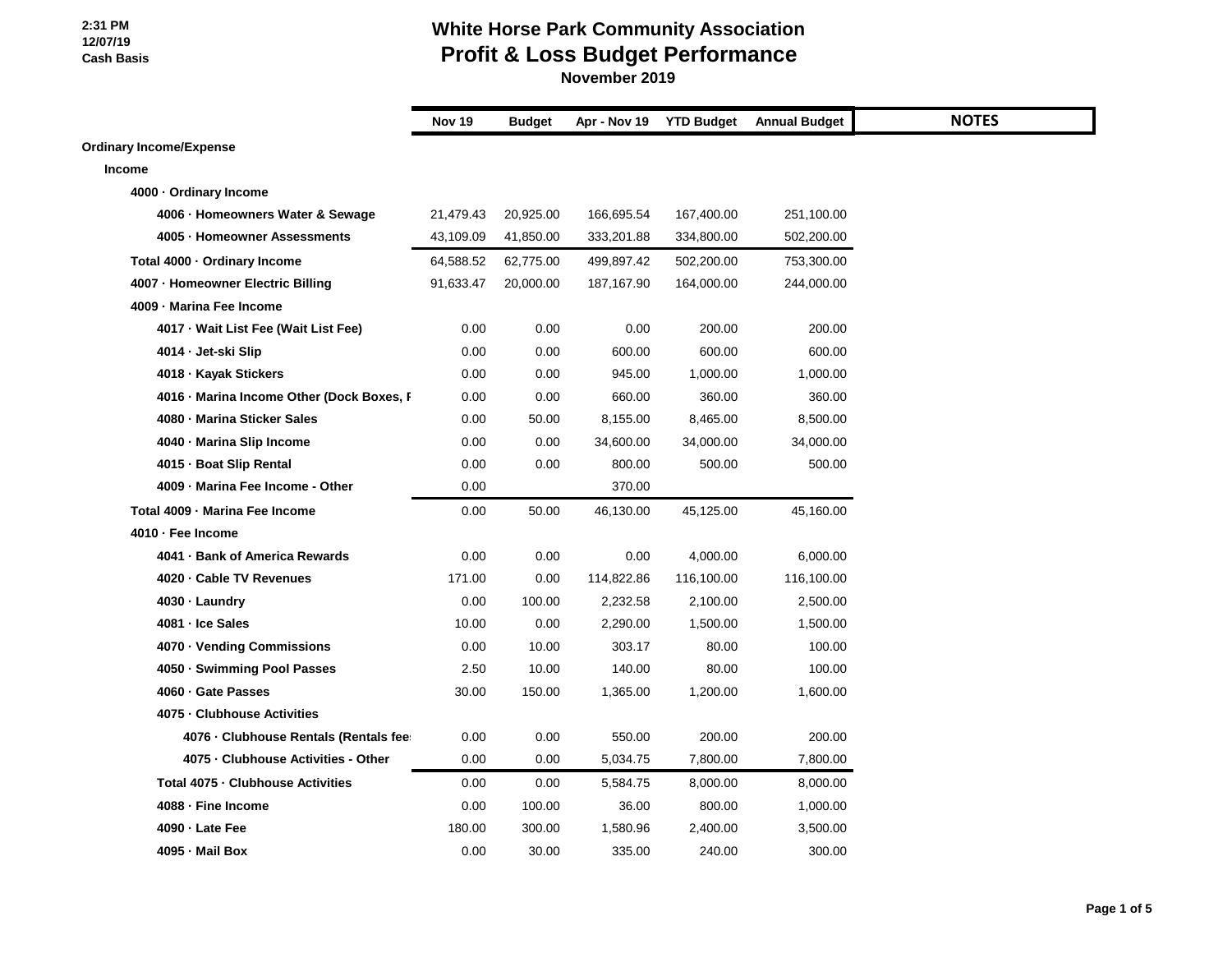# **White Horse Park Community Association Profit & Loss Budget Performance**

|                                  | <b>Nov 19</b> | <b>Budget</b> | Apr - Nov 19 | <b>YTD Budget</b> | <b>Annual Budget</b> | <b>NOTES</b> |
|----------------------------------|---------------|---------------|--------------|-------------------|----------------------|--------------|
| 4130 - Real Estate Forms         | 200.00        | 300.00        | 2,000.00     | 2,000.00          | 2,500.00             |              |
| 4010 - Fee Income - Other        | 68.91         | 0.00          | 1,152.82     | 0.00              | 0.00                 |              |
| Total 4010 - Fee Income          | 662.41        | 1,000.00      | 131,843.14   | 138,500.00        | 143,200.00           |              |
| 4097 - Interest Income           |               |               |              |                   |                      |              |
| 4098 - Interest Bank of OC       | 129.33        | 80.00         | 1,106.80     | 640.00            | 1,000.00             |              |
| 4099 - Interest CDs              | 67.77         | 65.00         | 534.44       | 520.00            | 800.00               |              |
| 4097 - Interest Income - Other   | 0.83          | 2.81          | 77.73        | 127.29            | 150.00               |              |
| Total 4097 - Interest Income     | 197.93        | 147.81        | 1,718.97     | 1,287.29          | 1,950.00             |              |
| 4065 · Miscellaneous Receipts    | 0.00          | 0.00          | (37.33)      | 500.00            | 500.00               |              |
| <b>Total Income</b>              | 157,082.33    | 83,972.81     | 866,720.10   | 851,612.29        | 1,188,110.00         |              |
| <b>Gross Profit</b>              | 157,082.33    | 83,972.81     | 866,720.10   | 851,612.29        | 1,188,110.00         |              |
| <b>Expense</b>                   |               |               |              |                   |                      |              |
| <b>Donations</b>                 | 0.00          | 0.00          | 0.00         | 0.00              | 0.00                 |              |
| 6169 - Equipment Expense         |               |               |              |                   |                      |              |
| 6172 - Equipment Purchase        | 0.00          | 50.00         | 5,472.59     | 400.00            | 500.00               |              |
| 6330 · Equipment Repairs         | 0.00          | 100.00        | 128.07       | 800.00            | 1,000.00             |              |
| 6171 - Equipment Gas             | 76.17         | 40.00         | 302.51       | 320.00            | 400.00               |              |
| 6170 · Equipment Rental          | 0.00          | 50.00         | 55.68        | 400.00            | 500.00               |              |
| Total 6169 - Equipment Expense   | 76.17         | 240.00        | 5,958.85     | 1,920.00          | 2,400.00             |              |
| 6000 · Operations                |               |               |              |                   |                      |              |
| 6320 - Computer Repairs          | 0.00          | 50.00         | 1,312.50     | 400.00            | 500.00               |              |
| 6230 · Licenses and Permits      | 0.00          | 50.00         | 0.00         | 400.00            | 500.00               |              |
| 6260 - Printing and Reproduction | 245.43        | 300.00        | 3,287.41     | 2,300.00          | 3,500.00             |              |
| 6160 Dues and Subscriptions      | 0.00          | 100.00        | 2,132.52     | 800.00            | 1,000.00             |              |
| 6350 · Drug and Alcohol Testing  | 0.00          | 0.00          | 0.00         | 100.00            | 100.00               |              |
| 6250 · Postage and Delivery      | 226.85        | 250.00        | 2,230.35     | 2,000.00          | 3,000.00             |              |
| 6340 · Telephone                 | 0.00          | 375.00        | 2,736.47     | 3,000.00          | 4,500.00             |              |
| 6105 · Advertising               | 0.00          | 0.00          | 0.00         | 200.00            | 200.00               |              |
| Total 6000 - Operations          | 472.28        | 1,125.00      | 11,699.25    | 9,200.00          | 13,300.00            |              |
| 6109 - Automobile Expenses       |               |               |              |                   |                      |              |
| 6113 - Auto Registration         | 0.00          | 0.00          | 104.00       | 250.00            | 250.00               |              |
| 6111 - Automobile Gas            | 115.53        | 200.00        | 1,244.03     | 1,700.00          | 2,500.00             |              |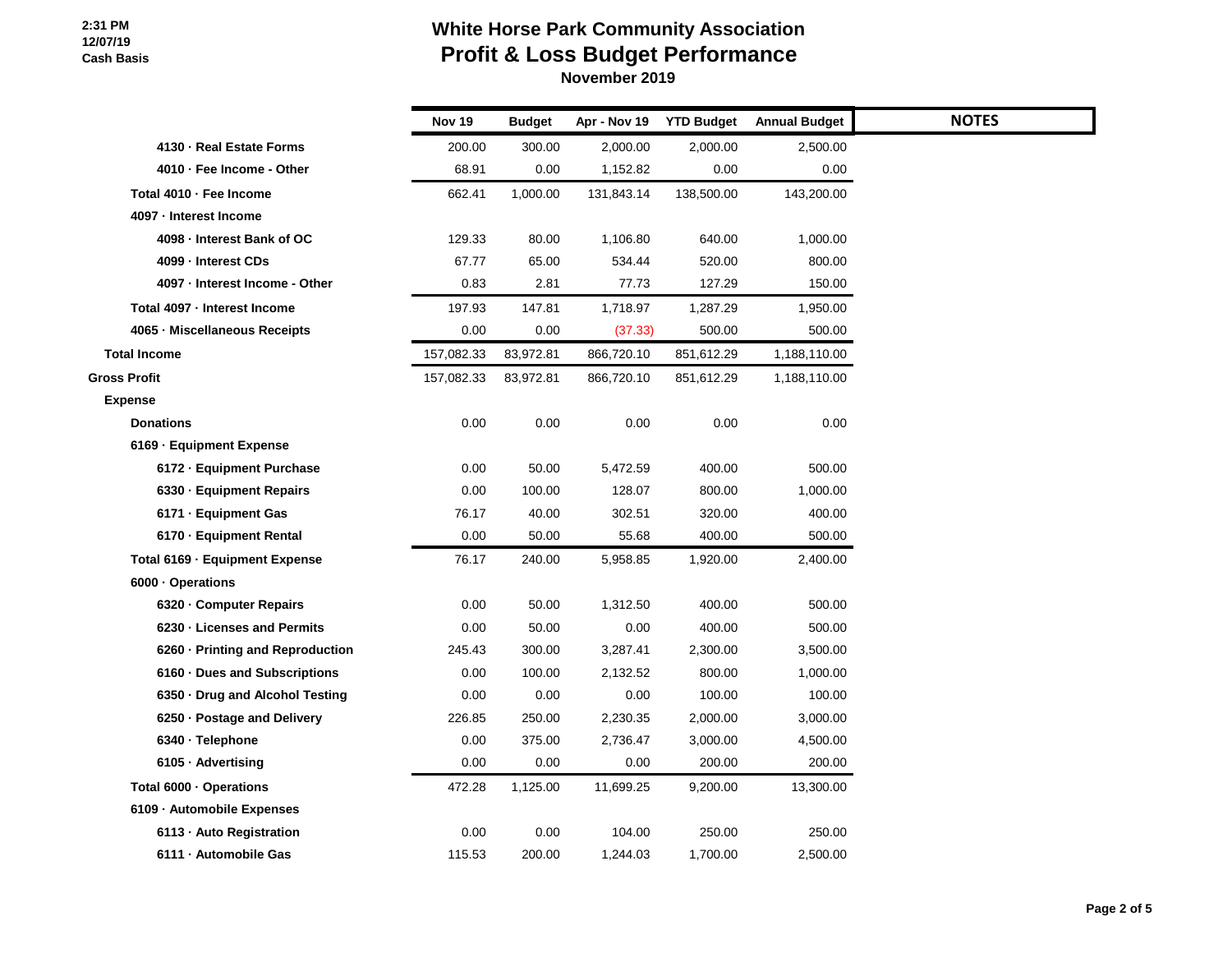### **White Horse Park Community Association Profit & Loss Budget Performance**

|                                        | <b>Nov 19</b> | <b>Budget</b> | Apr - Nov 19 | <b>YTD Budget</b> | <b>Annual Budget</b> |  |
|----------------------------------------|---------------|---------------|--------------|-------------------|----------------------|--|
| 6110 · Repairs & Maintenance           | 0.00          | 100.00        | 1,017.85     | 800.00            | 1,000.00             |  |
| Total 6109 - Automobile Expenses       | 115.53        | 300.00        | 2,365.88     | 2,750.00          | 3,750.00             |  |
| 6115 - Bad Debt                        | 200.00        |               | 300.00       |                   | 0.00                 |  |
| 6120 · Bank Service Charges            | 15.00         | 0.00          | 65.00        | 0.00              | 0.00                 |  |
| 6122 · Bank deposit correction expense | 0.00          | 0.00          | 135.00       | 0.00              | 0.00                 |  |
| 6192 - Interest Expense                | 0.00          |               | 0.00         |                   | 0.00                 |  |
| 6240 - Miscellaneous                   | 23.30         | 100.00        | 80.67        | 800.00            | 1,000.00             |  |
| 6270 - Professional Fees               |               |               |              |                   |                      |  |
| 6290 - Other Professional              | 2,500.00      | 0.00          | 10,017.70    | 500.00            | 500.00               |  |
| 6280 · Legal Fees                      | 6,304.50      | 0.00          | 9,403.00     | 500.00            | 500.00               |  |
| 6565 · Accounting                      | 0.00          | 415.00        | 1,925.00     | 3,340.00          | 5,000.00             |  |
| Total 6270 - Professional Fees         | 8,804.50      | 415.00        | 21,345.70    | 4,340.00          | 6,000.00             |  |
| 6300 - Repairs                         |               |               |              |                   |                      |  |
| 6331 - Boat Yard                       | 0.00          | 0.00          | 0.00         | 2,000.00          | 2,000.00             |  |
| 6326 - Water and Sewer                 | 290.00        | 750.00        | 7,219.03     | 6,000.00          | 9,000.00             |  |
| 6310 - Building Repairs                | 940.00        | 100.00        | 2,409.95     | 800.00            | 1,000.00             |  |
| 6315 - Grounds - Repairs               | 0.00          | 400.00        | 7,407.30     | 3,200.00          | 4,000.00             |  |
| 6317 - Electrical - Repairs            | 795.00        | 400.00        | 5,050.28     | 3,200.00          | 4,000.00             |  |
| 6325 · Pool repairs                    | 0.00          | 0.00          | 622.84       | 500.00            | 500.00               |  |
| Total 6300 · Repairs                   | 2,025.00      | 1,650.00      | 22,709.40    | 15,700.00         | 20,500.00            |  |
| 6359 - Clubhouse                       |               |               |              |                   |                      |  |
| 6361 · Supplies                        | 0.00          | 0.00          | 230.04       | 1,000.00          | 1,000.00             |  |
| 6360 - Clubhouse Activities            | 0.00          | 0.00          | 4,639.88     | 7,000.00          | 7,000.00             |  |
| Total 6359 - Clubhouse                 | 0.00          | 0.00          | 4,869.92     | 8,000.00          | 8,000.00             |  |
| 6329 - Waterfront                      |               |               |              |                   |                      |  |
| 6332 - Marina Repairs                  | 0.00          | 0.00          | 569.01       | 500.00            | 500.00               |  |
| 6333 - Marina expenses                 | 0.00          | 0.00          | 5,785.60     | 1,000.00          | 1,000.00             |  |
| Total 6329 - Waterfront                | 0.00          | 0.00          | 6,354.61     | 1,500.00          | 1,500.00             |  |
| 6390 · Utilities                       |               |               |              |                   |                      |  |
| 6400 - Electric                        | 16,363.00     | 20,000.00     | 189,629.00   | 164,000.00        | 244,000.00           |  |
| 6405 - Propane                         | 215.72        | 400.00        | 1,705.17     | 2,400.00          | 4,000.00             |  |
| 6410 · Water & Sewage                  | 0.00          | 0.00          | 188,790.00   | 186,930.00        | 249,240.00           |  |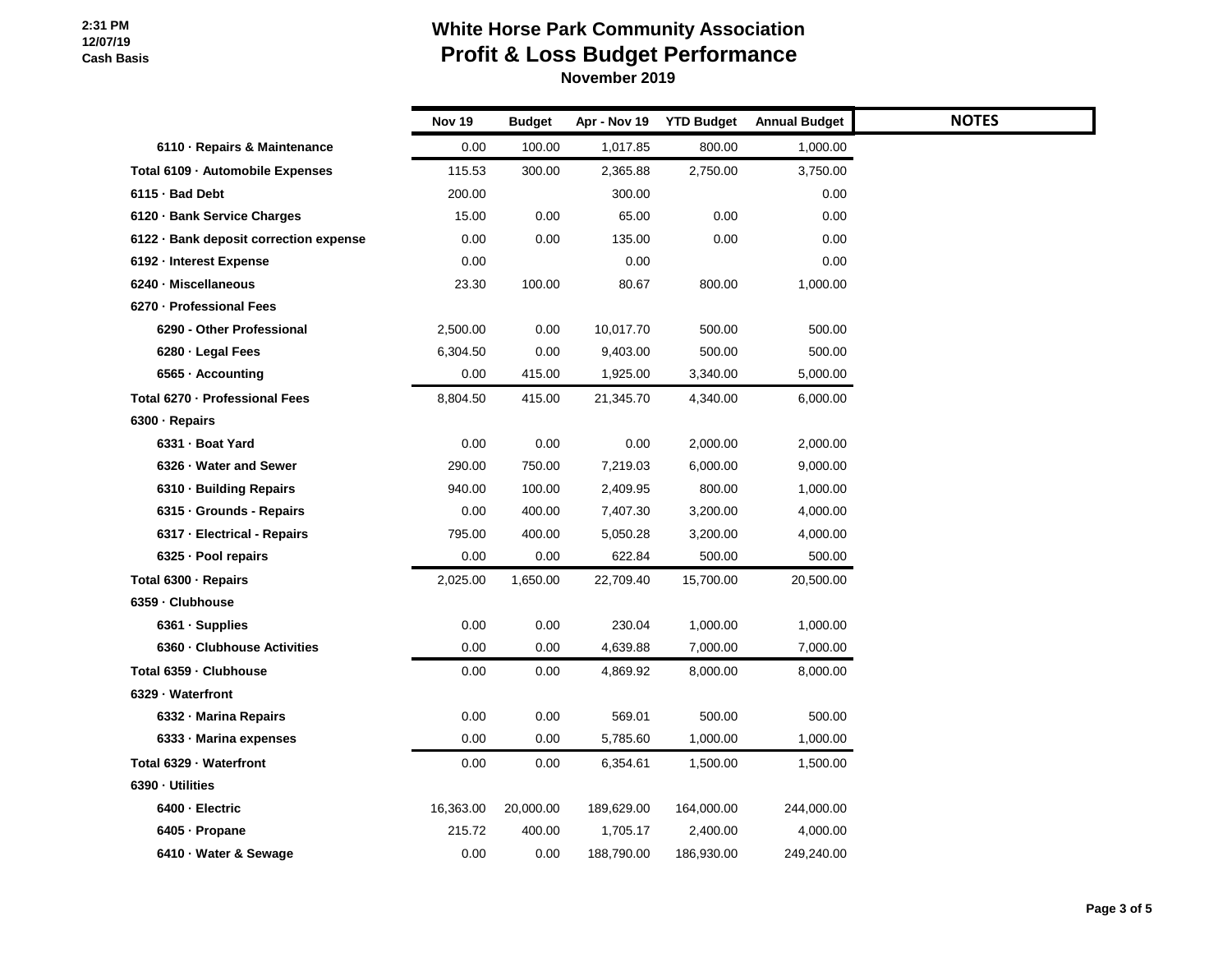## **White Horse Park Community Association Profit & Loss Budget Performance**

 **November 2019**

|                                        | <b>Nov 19</b> | <b>Budget</b> | Apr - Nov 19 | <b>YTD Budget</b> | <b>Annual Budget</b> |  |
|----------------------------------------|---------------|---------------|--------------|-------------------|----------------------|--|
| 6420 · Cable TV                        | 9,672.15      | 9,675.00      | 77,402.29    | 77,400.00         | 116,100.00           |  |
| Total 6390 - Utilities                 | 26,250.87     | 30,075.00     | 457,526.46   | 430,730.00        | 613,340.00           |  |
| 6429 - Contracts                       |               |               |              |                   |                      |  |
| 6437 - Housekeeping                    | 0.00          | 0.00          | 1,500.00     | 0.00              | 0.00                 |  |
| 6436 · Heating & Airconditioning Annua | 0.00          | 0.00          | 0.00         | 0.00              | 0.00                 |  |
| 6431 - Alarm System                    | 0.00          | 84.00         | 581.94       | 664.00            | 1,000.00             |  |
| 6432 - Ice                             | 0.00          | 0.00          | 1,440.00     | 1,000.00          | 1,000.00             |  |
| 6433 - Lawn Service                    | 0.00          | 0.00          | 69,750.00    | 70,000.00         | 70,000.00            |  |
| 6434 - Pool Management                 | 0.00          | 0.00          | 25,280.00    | 36,000.00         | 36,000.00            |  |
| 6435 - Security Service                | 4,070.40      | 7,083.00      | 58,094.39    | 56,668.00         | 85,000.00            |  |
| 6430 - Trash Collection                | 3,676.85      | 2,500.00      | 30,831.45    | 20,000.00         | 30,000.00            |  |
| Total 6429 - Contracts                 | 7,747.25      | 9,667.00      | 187,477.78   | 184,332.00        | 223,000.00           |  |
| 6560 - Payroll Expenses                |               |               |              |                   |                      |  |
| 6563 - Payroll Park Manger             | 3,000.00      | 3,500.00      | 26,440.00    | 28,500.00         | 42,500.00            |  |
| 6564 · Payroll Administrative          | 2,327.82      | 4,583.00      | 30,430.79    | 36,668.00         | 55,000.00            |  |
| 6561 · Payroll - Maintenance           | 2,696.25      | 4,583.00      | 32,545.64    | 36,668.00         | 55,000.00            |  |
| 6566 - Payroll - Seasonal              | 0.00          | 0.00          | 0.00         | 0.00              | 0.00                 |  |
| 6567 · Payroll - Housekeeping          | 0.00          | 0.00          | 0.00         | 0.00              | 0.00                 |  |
| 6568 - Payroll Expense Holiday         | 0.00          | 0.00          | 1,752.00     | 0.00              | 0.00                 |  |
| 6630 - Payroll Taxes                   | 653.57        | 833.00        | 7,331.51     | 6,668.00          | 10,000.00            |  |
| 6660 · Taxes - Unemployment            | 0.00          | 300.00        | 95.57        | 2,300.00          | 3,500.00             |  |
| 6560 · Payroll Expenses - Other        | 519.56        | 0.00          | 4,696.51     | 0.00              | 0.00                 |  |
| Total 6560 - Payroll Expenses          | 9,197.20      | 13,799.00     | 103,292.02   | 110,804.00        | 166,000.00           |  |
| 6580 · Supplies                        |               |               |              |                   |                      |  |
| 6235 - Pool Supplies                   | 0.00          | 0.00          | 81.21        | 200.00            | 200.00               |  |
| 6595 - Electric                        | 0.00          | 166.00        | 687.66       | 1,336.00          | 2,000.00             |  |
| 6593 - Bath House                      | 69.71         | 0.00          | 378.38       | 500.00            | 500.00               |  |
| 6590 · General                         | 22.25         | 200.00        | 1,681.41     | 1,600.00          | 2,000.00             |  |
| 6600 · Office                          | 82.79         | 200.00        | 1,277.37     | 1,600.00          | 2,000.00             |  |
| 6580 · Supplies - Other                | 0.00          | 0.00          | 0.00         | 0.00              | 0.00                 |  |
| Total 6580 · Supplies                  | 174.75        | 566.00        | 4,106.03     | 5,236.00          | 6,700.00             |  |

**6180 · Insurance**